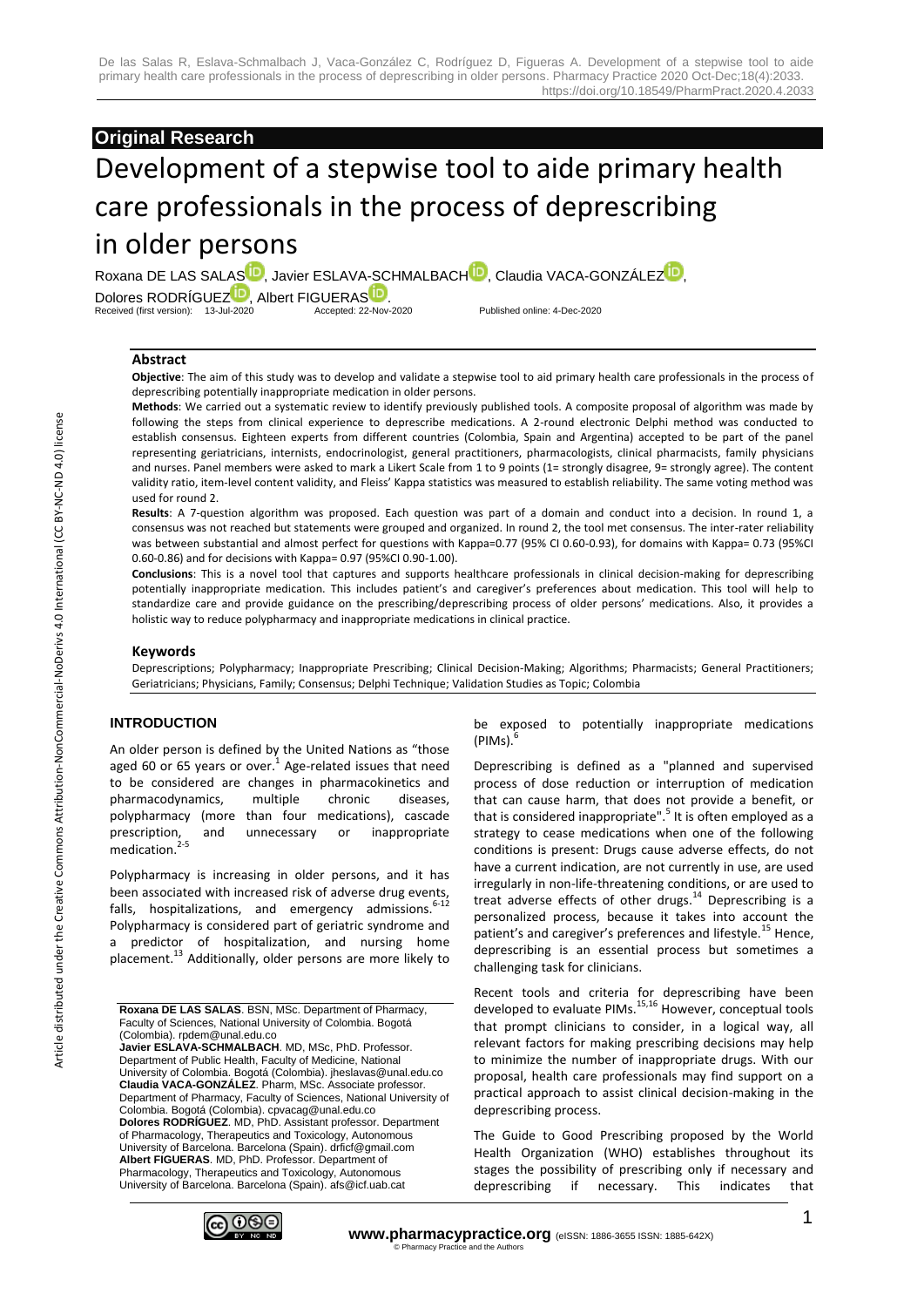De las Salas R, Eslava-Schmalbach J, Vaca-González C, Rodríguez D, Figueras A. Development of a stepwise tool to aide primary health care professionals in the process of deprescribing in older persons. Pharmacy Practice 2020 Oct-Dec;18(4):2033. https://doi.org/10.18549/PharmPract.2020.4.2033

prescription/deprescription is a holistic process. Therefore, the aim of this study was to develop and validate a stepwise tool to aid primary health care professionals in the process of deprescribing PIMs in older persons.

expert panel discussion following the Delphi consensus method; and (iii) the inter-rater reliability using Fleiss' Kappa.

## **Stage 1: tools design**

# **METHODS**

We planned three consecutive phases: (i) tool design; (ii)

To identify previously developed deprescribing tools, a literature search in MEDLINE (via PubMed), EMBASE, LILACS, SCIELO was made using the final list of PIM, and

|                                                                                          |                                                                                                           | No            |                 |
|------------------------------------------------------------------------------------------|-----------------------------------------------------------------------------------------------------------|---------------|-----------------|
|                                                                                          | 1. Is the use of the medication supported by a correct and relevant clinical indication?                  |               | <b>CEASE</b>    |
|                                                                                          | Yes                                                                                                       | No            |                 |
| 2. Does the medication offer a real benefit to the patient according to life expectancy? |                                                                                                           |               |                 |
|                                                                                          | Yes                                                                                                       |               |                 |
| 3. Is the indicated dose appropriate?                                                    |                                                                                                           | No            | <b>ADJUST</b>   |
|                                                                                          | Yes                                                                                                       |               |                 |
| 4. Is there any potentially harmful interaction?                                         |                                                                                                           | Yes           | <b>SWITCH</b>   |
| ADVERSE DRUG EVENTS                                                                      | No                                                                                                        |               |                 |
| 5. Is there any risk of adverse drug reaction that exceeds the expected benefits?        |                                                                                                           | Yes           | <b>CEASE</b>    |
| PREFERENCES OF THE PATIENT<br>OR THEIR CAREGIVER                                         | No                                                                                                        |               |                 |
| 6. Does the patient have a complaint about the use of the medication?                    | Yes                                                                                                       | <b>SWITCH</b> |                 |
|                                                                                          | No                                                                                                        |               |                 |
| <b>ASSESSMENT AND</b><br><b>FOLLOW UP</b>                                                |                                                                                                           |               | <b>CONTINUE</b> |
|                                                                                          | 7. Assess if the evolution of the disease has been exacerbated after the deprescription of the medication |               |                 |

#### **REPEAT THE PROCESS REGULARLY**

#### Footnotes for each question

Q1: To evaluate if the indication is: appropriate, correct and approved for the treatment of the health problem. Check for therapeutic duplicity, automatic medical formulas, multiplicity of professionals that care for the patient, possibly induced prescription. Q2: To discriminate the different therapeutic options and choose the one with greater benefit according to the current level of

functionality. To evaluate the benefit considering the quality and prognosis of current and life expectancy.

Q3: To confirm if the recommended dose is appropriate according to renal function (Cockcroft - Gault), weight, liver function and nutritional status and electrolyte. To evaluate if the patient uses the dose as indicated.

Q4: To evaluate whether there are drug-drug, drug-food and drug-phytotherapeutic interactions (D-D, D-F, D-Herb), drug-disease. To determine changes according to the theoretical severity and establish if the interaction is: contraindicated, major, moderate or minor. To change to another therapeutic option if the interaction is not beneficial.

Q5: To assess risk factors such as: polypharmacy (≥5 medications), multimorbidity (≥3 chronic diseases), frailty, life expectancy >6months, palliative care, history of adverse drug reaction, neurocognitive disorder, chronic kidney disease (creatinine clearance <50 ml/min). advanced age (>80 years old). To evaluate if there is a safer and more effective therapeutic alternative.

Q6: To consider if the patient has any discomfort, lack of adherence, appearance of new symptoms or complaints with the use of the medication due to difficulties of the route of administration or adherence. You should also listen to the caregiver or relative. To take into account the functionality of the patient. To assess if there is a less expensive therapeutic alternative.

Q7: Assessment and follow-up: If after discarding other reasons that explain the worsen, consider monitoring and evaluate the disease. To evaluate if the evolution of the disease has worsened after the deprescription.

#### Footnotes for each decision (action)

CEASE: To consider progressive withdrawal for drugs whose abrupt discontinuation generates rebound effects, hormonal suppression or withdrawal. Eg. benzodiazepines, SSRI-type antidepressants, clonidine, steroids, and others.

ADJUST: It refers to the reduction of the dose in cases in which it is greater than recommended. Also to adapt the dose in those cases in which subtherapeutic doses are detected (point to the optimization of the dose).

SWITCH: It is suggested to review the possible preferences of the patient, caregiver or relatives. To make the necessary changes and/or adiustments.

CONTINUE MEDICATION: This option is valid if the risk benefit ratio is favorable. And if the other questions are negative.

REPEAT THE PROCESS REGULARLY: To repeat the algorithm whenever necessary, at least every 6 months or when there are clinical changes. To evaluate the causes of the increase in the number of medications. To carry out periodic reconciliations with participation of different healthcare professionals, whenever possible.

Figure 1. Algorithm for deprescribing

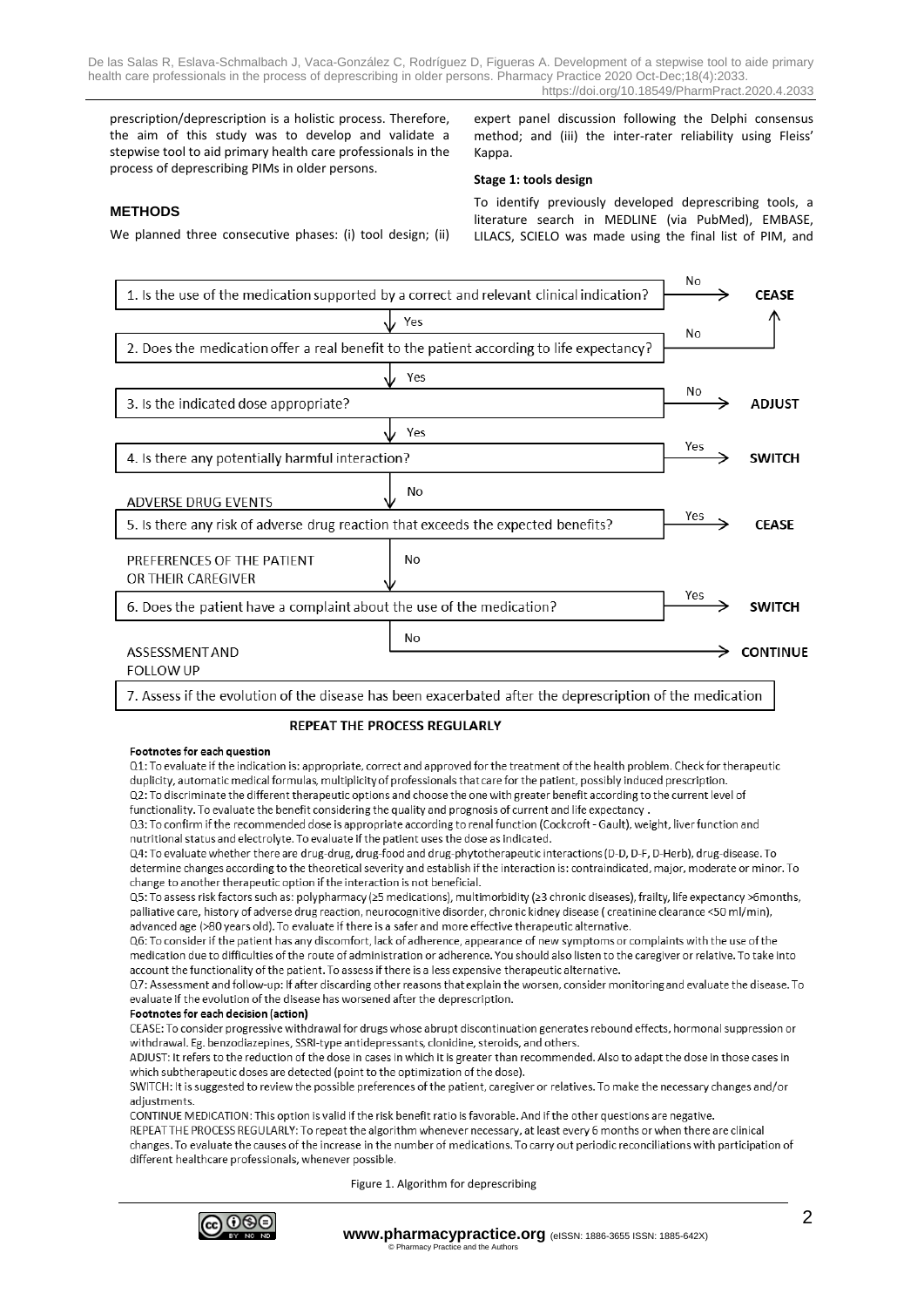terms such as:

(("aged" OR elderly[Title/Abstract] OR older adult[Title/Abstract]) OR frail older adult[Title/Abstract]) AND (((((("inappropriate prescribing" OR withdrawing treatment[Title/Abstract]) OR over prescribing[Title/Abstract]) OR Inappropriate Drugs[Title/Abstract]) OR deprescription[Title/Abstract]) OR Inappropriate Medications[Title/Abstract]) OR Inappropriate Medicines[Title/Abstract]).

Articles presenting tools, algorithms, and conceptual frameworks to identify PIMs were included from inception to March 2020. The terms were adjusted for each of the databases.

The tool design was structured following content items and domain construction. From the beginning, the proposed tool included four domains (indication, adverse drugs effects, preferences of the patient and their caregiver, assessment and follow up), seven questions organized by the domains and five possible decisions (remove, reduce, switch, continue medication and restart medication). The last step of the tool suggests repeating the process regularly. The tool was developed following the conceptual framework shown in Figure 1.

# **Stage 2: Delphi consensus method**

## Pre-consensus

The initial algorithm was proposed by five experts from Spain and Colombia (two family physicians and three clinical pharmacologists) as part of a pre-consensus stage. After constructing a merged proposal with the existing tools, we evaluated the concordance rated for each item, domain and decision included, following an electronic Delphi consensus method.

#### Rounds

A 2-round electronic Delphi method was conducted to establish consensus. A total of 20 international experts were invited to participate and eighteen accepted to be part of the panel (five geriatricians, two internists, one endocrinologist, three general practitioners, two pharmacologists, three clinical pharmacists, one family physician, and one nurse). Panel members were asked to mark a Likert Scale from 1 to 9 points (1=strongly disagree, 9=strongly agree). It was estimated a rank scale zone (1 to

3; 4 to 6; 7 to 9) to consider strong agreement and thereby to declare consensus.

Round 1 included 16 experts from Colombia, Spain and Argentina who participated by e-mail and were given a 2 week deadline to establish whether they agree with the inclusion of each domain, question (item), and action (decision) category. After the first round, the recommendations given by the experts were accepted, allowing for substantial improvement of the tool. Because the scores of the degree of agreement were distributed along the Likert scale scores, it was necessary to develop a second round.

Round 2 included 18 experts and it was performed to reduce the disagreements from the first round. Both rounds included feedback of the obtained results. Table 1 and Table 2 show the domains (factors), the seven questions, and the actions (decisions) of the proposed tool. The rounds were conducted via e-mail using an electronic survey.

# **Stage 3: Measurement of interrater reliability**

This phase was performed to stablish interrater reliability by measuring the content validity ratio, item-level content validity, and Fleiss' Kappa of each domain, item, and action.

The inter-rater reliability consisted in determining agreement among raters using a Likert Scale from 1 to 9 points (1=strongly disagree, 9=strongly agree). The level of precision, clarity, and comprehensibility of the tool was acceptable with a minimum of 0.7 (substantial) percent of agreement, using Fleiss' Kappa statistic.<sup>17</sup> The degree of reliability was established by Fleiss' kappa:

$$
\overline{K} = 1 - \frac{n m^2 - \sum_{i=1}^n \sum_{j=1}^r x_{ij}^2}{n m (m-1) \sum_{j=1}^r \overline{p}_j \overline{q}_j}
$$

The content validity ratio (CVR) for each item was evaluated using a three-degree range scale (not necessary, useful but not essential, and essential). The minimum acceptance ratio was 0.58, according to Lawshe modified by Tristán.<sup>18</sup> Also, the content validity index was used to calculate the global reliability of the tool.

#### **Statistical analysis**

Experts' agreement scores were reported as medians and ranges. Fleiss' kappa and 95% confidence intervals (95%CI)

|                                                                                                              | Round 1<br>$(n=16)$ |                          | Round 2<br>$(n=18)$ |         |
|--------------------------------------------------------------------------------------------------------------|---------------------|--------------------------|---------------------|---------|
| Domains (factors) / Questions                                                                                | Median              | Rank                     | Median              | Rank    |
| Factor 1. INDICATION                                                                                         |                     |                          | 9                   | $7-9$   |
| 1. Is the use of the medication supported by a correct and relevant clinical indication?                     | 9                   | $5-9$                    | 9                   | 9       |
| 2. Does the medication offer a real benefit to the patient according to the prognosis of life?               | 8                   | $7-9$                    | 8                   | $7-9$   |
| 3. Is it the indicated dose appropriate?                                                                     | 8                   | $1 - 9$                  | 8                   | $8-9$   |
| 4. Is there any potentially harmful interaction?                                                             |                     | $3-9$                    |                     | $8 - 9$ |
| Factor 2. ADVERSE DRUGS EFFECTS                                                                              |                     | $\overline{\phantom{a}}$ | 8.5                 | $7-9$   |
| 5. Is there any risk of adverse drug reaction that exceeds the expected benefits?                            | 9                   | $5-9$                    | 9                   | 9       |
| Factor 3. PREFERENCES OF THE PATIENT AND/OR THEIR CAREGIVER                                                  |                     |                          | 8                   | $7-9$   |
| 6. Does the patient have a complaint about the use of the medication?                                        | 9                   | $1 - 9$                  | 9                   | $7-9$   |
| Factor 4. ASSESSMENT AND FOLLOW UP                                                                           |                     |                          | q                   | $7-9$   |
| 7. Assess if the evolution of the disease has been exacerbated after the deprescription of the<br>medication | 9                   | $3-9$                    | 9                   | q       |

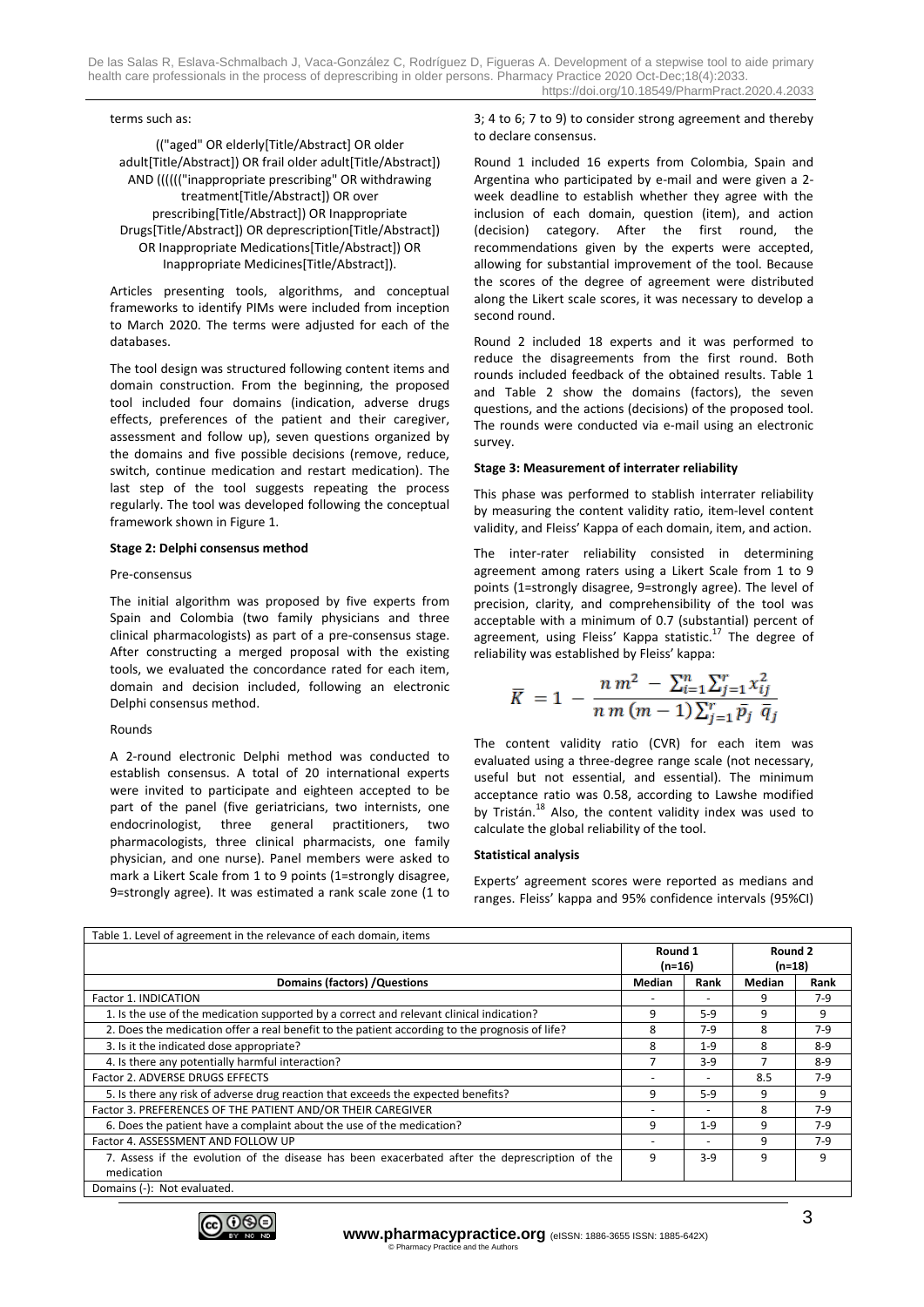De las Salas R, Eslava-Schmalbach J, Vaca-González C, Rodríguez D, Figueras A. Development of a stepwise tool to aide primary health care professionals in the process of deprescribing in older persons. Pharmacy Practice 2020 Oct-Dec;18(4):2033. https://doi.org/10.18549/PharmPract.2020.4.2033

| Items/domains   | <b>Essential</b> | Useful but<br>not essential | Not necessary | <b>CVR</b> | CVR' | Kappa                          | Interpretation |
|-----------------|------------------|-----------------------------|---------------|------------|------|--------------------------------|----------------|
| Factor 1        | 16               | 2                           | 0             | 0.77       | 0.88 | 0.69                           | Substantial    |
| Q1              | 18               | 0                           | $\Omega$      | 1.00       | 1.00 | 1.00                           | Almost perfect |
| Q <sub>2</sub>  | 15               | 3                           | 0             | 0.66       | 0.83 | 0.56                           | Moderate       |
| Q3              | 18               | 0                           | 0             | 1.00       | 1.00 | 1.00                           | Almost perfect |
| Q4              | 15               | 3                           | $\Omega$      | 0.66       | 0.83 | 0.56                           | Moderate       |
| Factor 2        | 17               | $\mathbf{1}$                | 0             | 0.88       | 0.94 | 0.83                           | Almost perfect |
| Q5              | 18               | 0                           | $\Omega$      | 1.00       | 1.00 | 1.00                           | Almost perfect |
| Factor 3        | 15               | 3                           | $\Omega$      | 0.66       | 0.83 | 0.56                           | Substantial    |
| Q <sub>6</sub>  | 16               | $\overline{2}$              | 0             | 0.77       | 0.88 | 0.69                           | Substantial    |
| Factor 4        | 17               |                             | 0             | 0.88       | 0.94 | 0.83                           | Almost perfect |
| Q <sub>7</sub>  | 15               | 3                           | 0             | 0.66       | 0.83 | 0.56                           | Moderate       |
| Total (Ítems)   | 115              | 11                          | 0             | 5.77       | 6.38 | 0.77 95% CI<br>$(0.60 - 0.93)$ | Substantial    |
|                 |                  |                             | Global CVI    | 0.82       | 0.91 |                                |                |
| Total (domains) | 57               | 15                          | 0             | 2.77       | 3.38 | 0.73 95% CI<br>$(0.60 - 0.86)$ | Substantial    |
|                 |                  |                             | CVI global    | 0.69       | 0.84 |                                |                |

Interpretation criteria for Kappa, using guidelines described by Landis and Koch. Poor= 0.00, slight= 0.01 – 0.20, fair= 0.21 – 0.40, moderate= 0.41 – 0.60, substantial= 0.61 – 0.80 and almost perfect= 0.81 – 1.00. CVR: content validity index. CVR'= content validity ratio. CVI: item-level content validity.

were calculated after each round to evaluate reliability. The level of reliability was carried out using R program version 3.6.0.

## **Ethical statement**

The study protocol was approved by the ethics committee of the Faculty of Science of the Universidad Nacional de Colombia (ID: 06-2017), and experts were asked to consent to take part in a two round Delphi process.

## **RESULTS**

#### **Tool design**

The composite tools that were collated from 14 existing tools generated an initial list of 8 questions. Figure 1 shows seven questions included in the proposed tool and these are grouped according to the different domains and actions. The proposal was obtained for a 2-round electronic Delphi method. Each question had two possible answers; yes or no. Supplement 3 displays the algorithm with footnotes for each question in order to extend some considerations for each one.

#### **Delphi consensus method**

Round 1: In the first round, the median  $(\tilde{x})$  values were between 7 and 9 for questions and from 8 to 9 for actions respectively (Table 1). There was no consensus on questions 3, 4, 5, 6, and 7; 1 and 5 had a relative consensus, and 2 was the only one that had agreement in round 1.

The actions (decisions) did not show a definitive consensus in round 1. "Cease" had consensus in this round  $(x=9; 7-9)$ . "Reduce", "cease/reduce/switch", "switch" (rank= 1-9) and "continue medication" did not show consensus (rank= 3-9). "Repeat the process regularly" had a relative consensus (rank= 5-9).

As a result of this round, "cease/reduce/switch" had a strong recommendation from experts to be deleted and modified to "cease". "Reduce" was suggested to change to "adjust" (related to the dose).

Round 2: In the second round, the values of the median were between 7 and 9 for the questions (rank= 7-9), from 8.5 to 9 (rank= 7-9) for domains, and 9 (rank= 7-9) for actions (Table 1). All the proposed changes were accepted. Because the rank values were between 7 and 9 in Likert scale, there was a definite consensus in round 2.

#### **Tool interrater reliability**

In round 1, the minimum percentage of agreement for precision, clarity, and comprehensibility of the tool was only achieved for questions 5 and 7. Fleiss' Kappa was calculated for all items and showed that agreement was not achieved.

In round 2, the minimum percentage of agreement for precision, clarity, and comprehensibility of the tool was achieved for all questions (items), factors (domains) and actions. Fleiss' Kappa was calculated for all items and it indicated that agreement was accomplished.

All items had a content validity index (CVR) higher than 0.58, meaning all items were accepted. The content validity obtained strength of agreement between moderate, substantial, and almost perfect by the experts, which allows affirming that the tool was sufficient. The global CVI of the instrument was 0.82 and CVI values for items were between 0.66 and 1.00.

Fleiss' Kappa was 0.77 (95%CI 0.60 to 0.93) for items; 0.73 (95%CI 0.60 to 0.86) for domains, and 0.97 (95%CI 0.90 to 1.00) for actions. According to Landis and Koch, the achieved interrater reliability was between substantial and almost perfect (Table 2 and Table 3).

# **DISCUSSION**

We propose a tool specifically designed to deprescribe PIMs in older patients. This tool incorporates a step by step systematic approach for identifying, assessing and, withdrawing said medications on an individual basis. Although current tools give us an opportunity to take out a comprehensive list of potentially inappropriate and high-

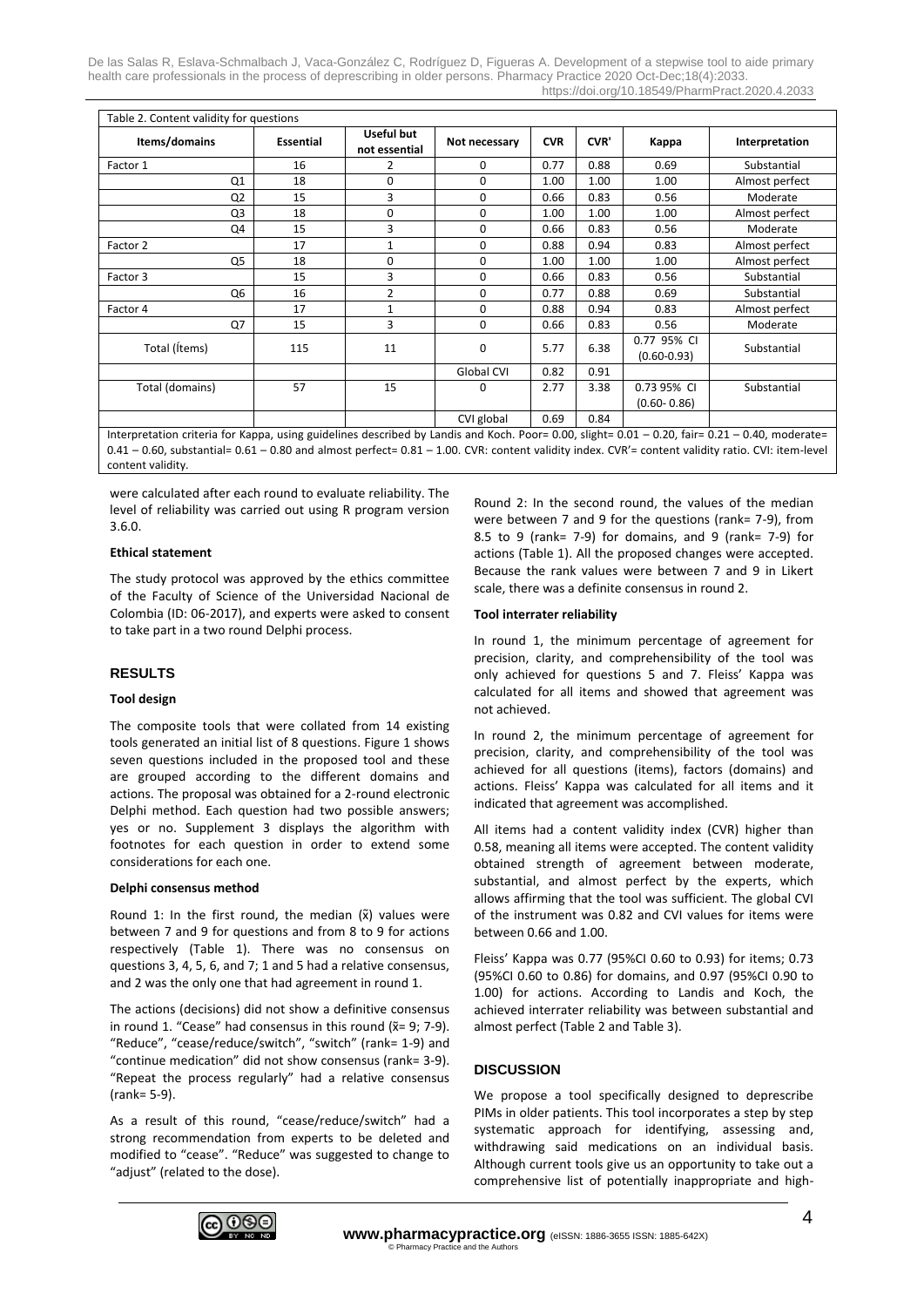De las Salas R, Eslava-Schmalbach J, Vaca-González C, Rodríguez D, Figueras A. Development of a stepwise tool to aide primary health care professionals in the process of deprescribing in older persons. Pharmacy Practice 2020 Oct-Dec;18(4):2033. https://doi.org/10.18549/PharmPract.2020.4.2033

| Table 3. Content validity for actions                                                                                                                                                                                                                                       |           |                             |                  |            |      |                           |                |  |
|-----------------------------------------------------------------------------------------------------------------------------------------------------------------------------------------------------------------------------------------------------------------------------|-----------|-----------------------------|------------------|------------|------|---------------------------|----------------|--|
| <b>Actions</b>                                                                                                                                                                                                                                                              | Essential | Useful but<br>not essential | Not<br>necessary | <b>CVR</b> | CVR' | Kappa                     | Interpretation |  |
| <b>CEASE</b>                                                                                                                                                                                                                                                                | 18        | 0                           | O                | 1.00       | 1.00 | 1.00                      | Almost perfect |  |
| <b>ADJUST</b>                                                                                                                                                                                                                                                               | 18        | 0                           | <sup>0</sup>     | 1.00       | 1.00 | 1.00                      | Almost perfect |  |
| <b>SWITCH</b>                                                                                                                                                                                                                                                               | 18        | <sup>0</sup>                | <sup>0</sup>     | 1.00       | 1.00 | 1.00                      | Almost perfect |  |
| <b>CONTINUE</b>                                                                                                                                                                                                                                                             | 18        | 0                           | $\Omega$         | 1.00       | 1.00 | 1.00                      | Almost perfect |  |
| <b>RESTART</b>                                                                                                                                                                                                                                                              | 17        |                             | O                | 0.88       | 0.94 | 0.83                      | Almost perfect |  |
| <b>TOTAL</b>                                                                                                                                                                                                                                                                | 89        |                             | $\Omega$         | 5.13       | 5.06 | 0.97<br>95%CI (0.90-1.00) | Almost perfect |  |
|                                                                                                                                                                                                                                                                             |           |                             | Global CVI       | 0.73       | 0.72 |                           |                |  |
| Interpretation criteria for Kappa, using guidelines described by Landis and Koch. Poor=0.00, slight=0.01-0.20, fair=0.21-0.40,<br>moderate=0.41-0.60, substantial=0.61-0.80 and almost perfect=0.81-1.00. CVR: content validity ratio. CVI: item-level content<br>validity. |           |                             |                  |            |      |                           |                |  |

risk medications, further factors of inappropriate prescribing, such as incorrect clinical indication, no benefit, presence of drug interaction (drug-drug, drug-disease, drug-food or drug-herb), adverse drug reactions or any complaint by the patient or caregiver about the use of medications, might be missed.

In the first domain, we included questions that assess the indication of medication. The first question consists in checking if there is a relevant clinical indication for the medication. Thus, this is maybe the most crucial question of the tool because if the answer is "no", there is no reason to keep the medication, and the action is to cease it. Then, the health provider does not need to follow the next question. It means that the different items are mutually exclusive. The second question evaluates the current benefit of the therapy according to the patient's life prognosis. If the answer is no, the action is to cease the medication. The next item asks if the indicated dose is appropriate. Additionally, the last question in this domain is to establish if there is any potentially harmful interaction. McKean *et al*. established a tool for identifying and discontinuing unnecessary medications in the inpatient setting, in order to reduce medication burden that only asks about indications, benefits and adverse drug reactions. $^{16}$ 

In the second domain, we consider ceasing medications with adverse drug effects that overwhelm the possible benefits. This item intends to identify adverse drug events that might cause negative health outcomes such as falls, hospitalizations, emergency admissions, or conditions caused by medicines.8-12 McKean *et al*. and Garfinkel *et al*. also consider this aspect in their proposals. $16,19$  Adverse drug effects are definitively a critical issue in prescribing/deprescribing process. Hence our proposal also includes this aspect.

In the third domain, we incorporate a question to ask about the preferences of patients or caregivers. If there is any complaint about the use of the medication, the suggestion is to switch to another. Hardy & Hilmer consider that deprescribing should be undertaken as a team approach, not only by involving medical doctor(s), pharmacists and nursing staff, but also patient/caregivers.<sup>15</sup> Our proposed tool is the only one that follows an expert validation process and considers the patient's/caregiver's suggestions and complaints as possible and valid reasons for deprescribing.

In the last domain, we include the assessment and follow up of the overall process. If the healthcare professional finds that the patient's conditions have been exacerbated after deprescription, the tool proposes to restart medication. However, it is important to evaluate that additional factors might be the causes of patient's exacerbation. Hence, it is necessary to monitor the patient's condition in order to establish if any other additional factors could potentially explain it. Therefore, we expect that the probability of restarting the prescription is going to be lower because our first two questions are strong. The last step of the process is to repeat the process regularly, considering that patient conditions may change throughout time.

The Delphi method was implemented to assess the validity and reliability of the tool. The domains, questions, and actions were established through a pre-consensus and two discussion rounds with international experts. It is to be noted that consensus methods have been extensively used to validate other well-known tools.<sup>20,21</sup> In general, the proposed tool was very well accepted by the experts in the first round. The adjustments made aimed at improving the precision, clarity, and comprehensibility of the tool. Therefore, we proposed to change these measures to cease because if there is a severe adverse drug reaction, the decision would be to withdraw the medication. All the adjustments made in round one allowed for a definitive consensus in round two. Experts noted that our proposal included all the steps performed in real clinical practice.

We acknowledge that the utility of the tool in clinical practice needs to be evaluated, but our expert's validation process confirms that it has all the elements of the real process to make decisions about older persons' medications. We conducted a robust process for establishing validity and reliability, which means our proposal includes all the domains and questions that the deprescribing process has. Prescribers and health care providers are welcome to use the tool and provide feedback about their perceptions on its utility. Future work will be focused on tool validation by assessing its performance in real clinical settings.

The application of the tool could be limited by the multiplicity of prescribers who evaluate patients (cardiologists, pulmonologists, internists, neurologists, endocrinologists, geriatricians, among others), leading to excessive prescription and making deprescribing difficult. To overcome these difficulties, we suggest all medical specialists to use the tool as a support on decision making about older adult medication. The proposed tool could

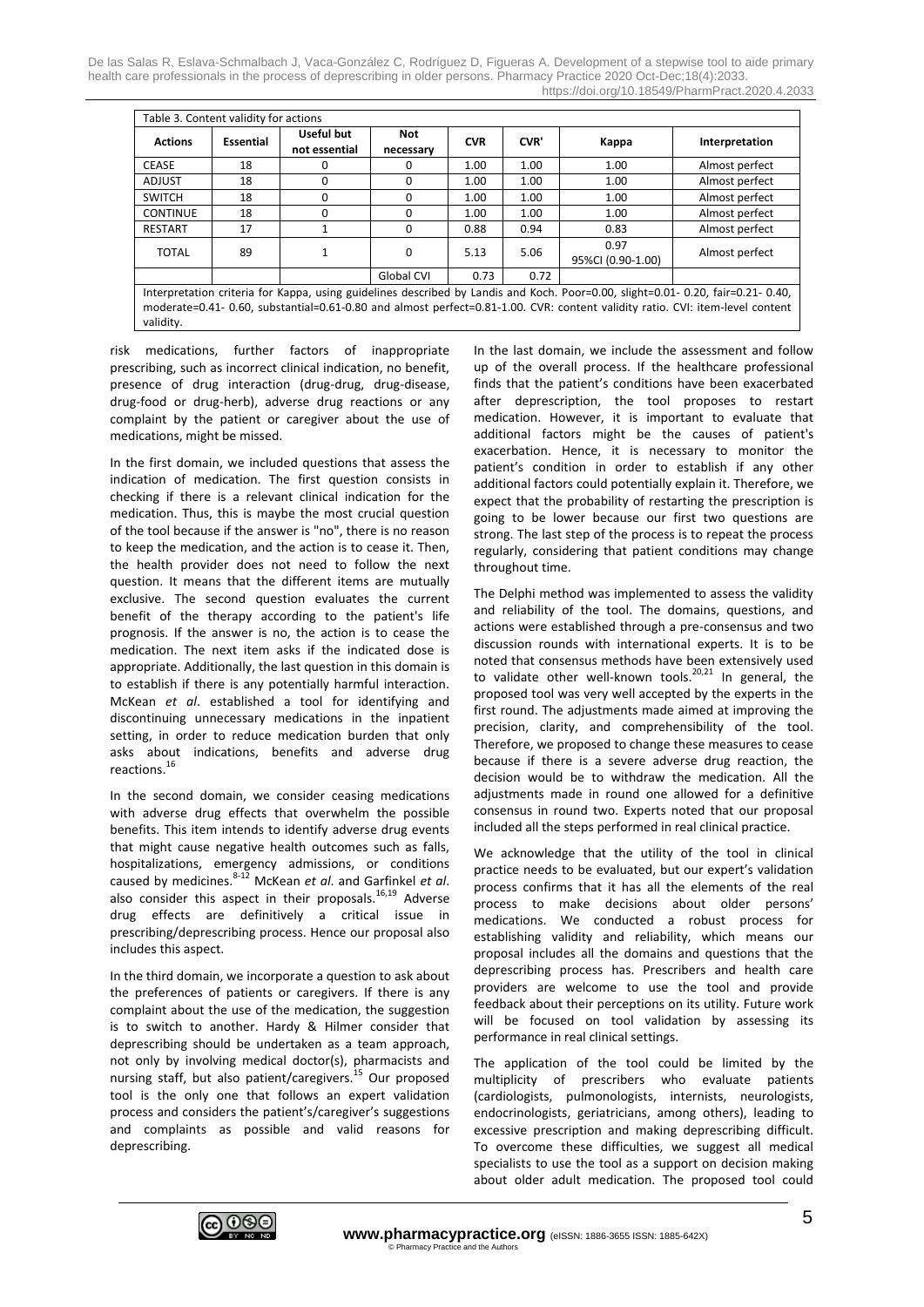support medication reconciliation and improve patient health outcomes.

The Canadian D-PRESCRIBE trial is an example of using deprescribing tools for specific medications such as benzodiazepines, z-drugs, first-generation antihistamines, glyburide, and NSAIDs; these tools being used by pharmacists and demonstrating the benefits of deprescribing strategies.<sup>22</sup> This study showed that deprescribing promoted a higher number of interruptions of inappropriate prescriptions, when compared to routine care after 6 months, the study's length; meaning that the main outcome evaluated was the reduction of the pharmacological burden caused by these specific medications. However, the results on the benefits emanated from a reduction in hospitalizations, falls, adverse effects, among others, remain to be measured. $^{22}$ 

# **CONCLUSIONS**

The proposed tool systematically captures the process of deprescribing performed in clinical practice. It also gives an approximation of the complex pharmacotherapy in older people and reflects the domains, questions, and decisions of deprescribing. The tool includes the preferences and complaints that patients and their caregivers have about medications. This aspect allows the identification of possible reasons for deprescribing that might only be known by patients or caregivers, which often are dismissed or unheard by the practitioners and could potentially allow for a more tailored approach aimed at improving health outcomes. The tool is useful to support the discontinuation of PIMs in older persons and improve their health outcomes.

# **ACKNOWLEDGMENTS**

The authors thank the Universidad Nacional de Colombia and the entire collaborating group for their valuable contributions and participation in the validation process. This work was supported by the Office of Management and Academic Development of the Universidad del Norte. RD is a doctoral scholar at Universidad Nacional de Colombia.

Panel members: Miguel Oswaldo Cadena-Sanabria MD, ACGG (Asociación colombiana de geriatría y gerontología); Robinson Cuadros MD, ACGG; Jordi Espinàs MD Primary Health Care Center Santa Eugènia de Berga Institut Català de la Salut (Spain); Guadalupe María Henao RN, MSc, Department of Nursing at Universidad de Caldas; Juan Erviti-López PharmD, Navarra Health Department (Spain); Catalina Torres-Espinosa MD, ACGG, Universidad Nacional de Colombia; Oscar Gómez-Cárdenas, MD, GP, MSc(c), Universidad Nacional de Colombia; Hernán Santiago-Perea MD, MSc, Universidad Nacional de Córdoba (Argentina), Oscar Andia MD, GP, Colombian medical federation; Jorge Enrique Machado-Alba MD, PhD, Universidad Tecnológica de Pereira, Diego Andrés Chavarro-Carvajal MD, ACGG, Universidad Javeriana; Rodrigo Heredia MD, ACGG; Juan Felipe Meneses, José Julián López G, Mauricio Alvarez MD, IM, Intellectus Medical Center, San Ignacio Hospital; Jorge López MD, ACGG, Universidad Nacional de Colombia; Mauren Ospina Pharm, Audifarma Pharmacy; and Adriana Betancourt-Rodríguez Pharm, Universidad Nacional de Colombia.

# **CONFLICT OF INTEREST**

None of the authors has any conflict of interest.

# **FUNDING**

The deprescribing tool was supported by Colciencias contract (110177758303 CT-792-2018) and Doctoral Fellowship Program 647-2015.

# **References**

- 1. United Nations. World population ageing 2019: Highlights. Available at: <https://www.un.org/en/development/desa/population/publications/pdf/ageing/WorldPopulationAgeing2019-Highlights.pdf> (accessed Nov 4, 2020).
- 2. Sera LC, McPherson ML. Pharmacokinetics and pharmacodynamic changes associated with aging and implications for drug therapy. Clin Geriatr Med. 2012;28(2):273-286.<https://doi.org/10.1016/j.cger.2012.01.007>
- 3. Farrell B, Pottie K, Rojas-Fernandez CH, Bjerre LM, Thompson W, Welch V. Methodology for Developing Deprescribing Guidelines: Using Evidence and GRADE to Guide Recommendations for Deprescribing. PLoS One. 2016;11(8):e0161248.<https://doi.org/10.1371/journal.pone.0161248>
- 4. Marengoni A, Angleman S, Melis R, Mangialasche F, Karp A, Garmen A, Meinow B, Fratiglioni L. Aging with multimorbidity: a systematic review of the literature. Ageing Res Rev. 2011;10(4):430-439. <https://doi.org/10.1016/j.arr.2011.03.003>
- 5. Patterson SM, Hughes C, Kerse N, Cardwell CR, Bradley MC. Interventions to improve the appropriate use of polypharmacy for older people. Cochrane Database Syst Rev. 2012;(5):CD008165. <https://doi.org/10.1002/14651858.cd008165.pub2>
- 6. Qato DM, Wilder J, Schumm LP, Gillet V, Alexander GC. Changes in Prescription and Over-the-Counter Medication and Dietary Supplement Use Among Older Adults in the United States, 2005 vs 2011. JAMA Intern Med. 2016;176(4):473- 482.<https://doi.org/10.1001/jamainternmed.2015.8581>
- 7. Ahmed B, Nanji K, Mujeeb R, Patel MJ. Effects of polypharmacy on adverse drug reactions among geriatric outpatients at a tertiary care hospital in Karachi: a prospective cohort study. PLoS One. 2014;9(11):e112133. <https://doi.org/10.1371/journal.pone.0112133>
- 8. Richardson K, Bennett K, Kenny RA. Polypharmacy including falls risk-increasing medications and subsequent falls in community-dwelling middle-aged and older adults. Age Ageing. 2015;44(1):90-96.<https://doi.org/10.1093/ageing/afu141>